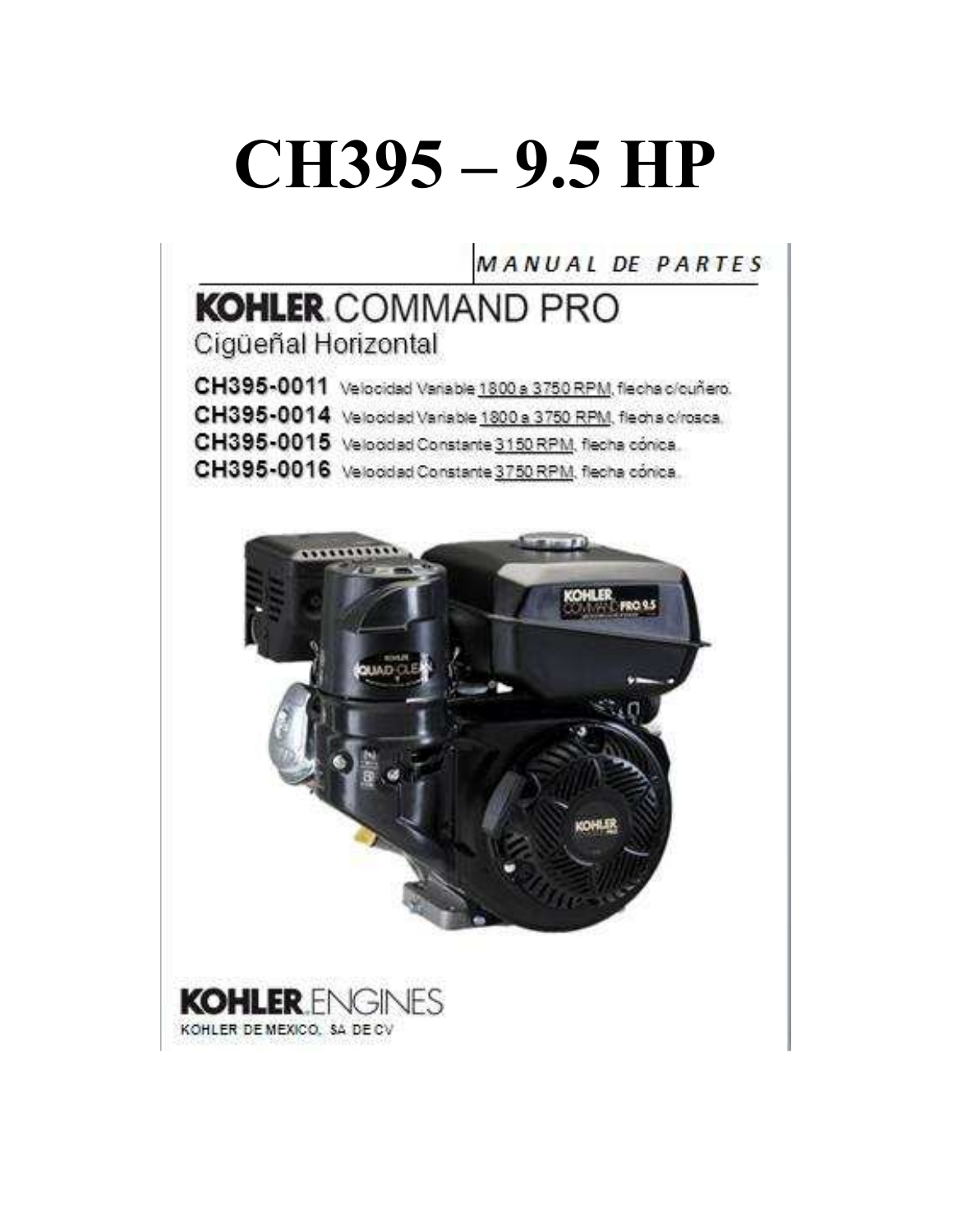### Air Intake/Filtration

### **AIR INTAKE GROUP**



#### Air Intake/Filtration

| Ref# | <b>Part</b>  | <b>Description</b>                 | Qty |
|------|--------------|------------------------------------|-----|
|      | 17 094 33-S  | BASE ASSY, AIR CLEANER CYCLONIC    |     |
|      | 17 083 03-S  | <b>IELEMENT, AIR FILTER</b>        |     |
|      | 25 086 223-S | <b>ISCREW. M6 X18</b>              |     |
|      | 17 096 51-S  | A/C COVER BASE-USE 17 096 80-S     |     |
|      | 14 100 09-S  | NUT, HEX FLANGE LOCK (M6)          |     |
|      | 17 100 43-S  | NUT, HEX (M6 THREAD, M8 BODY)      |     |
|      | 25 086 217-S | <b>ISCREW.COVR TO BLWR HOUSING</b> |     |
|      | 17 096 67-S  | IA/C COVER ASSY-USE 17 096 79-S    |     |
|      | 17 083 15-S  | <b>IELEMENT. PRE-CLEANER</b>       |     |
|      | 17 041 37-S  | <b>IGASKET. AIR CLEANER</b>        |     |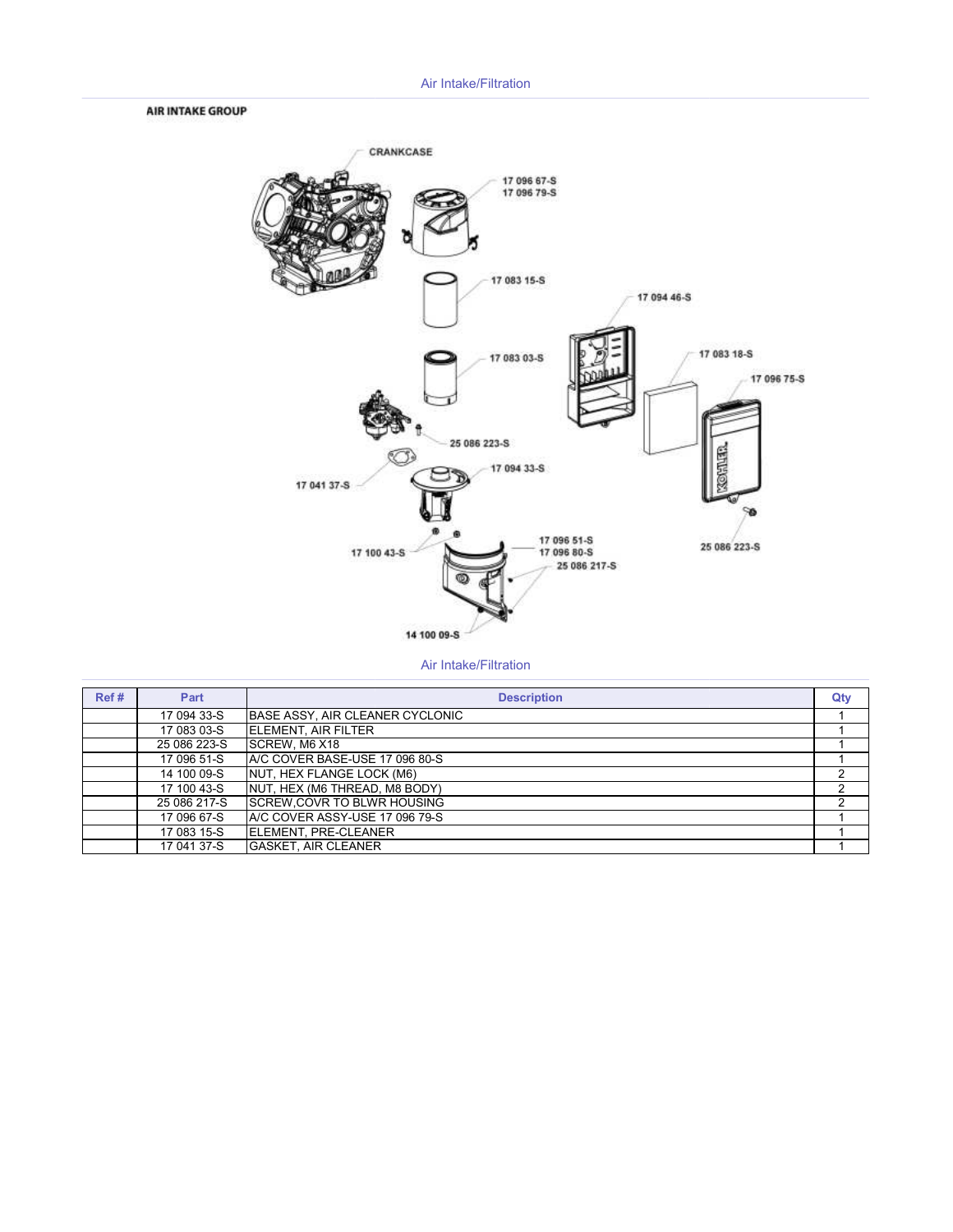### BlowerHousing&Baffles



### BlowerHousing&Baffles

| Ref# | Part         | <b>Description</b>                           | Qty |
|------|--------------|----------------------------------------------|-----|
|      | 17 027 06-S  | <b>IHOUSING. BLOWER ASSY-USE 17 027 53-S</b> |     |
|      | 17 314 11-S  | <b>ISHIELD. UPPER HEAT</b>                   |     |
|      | 17 314 27-S  | ISHIELD, CYL HEAD                            |     |
|      | 25 086 159-S | SCREW, HEX FLANGE (M6) USE 25 086 433-S      |     |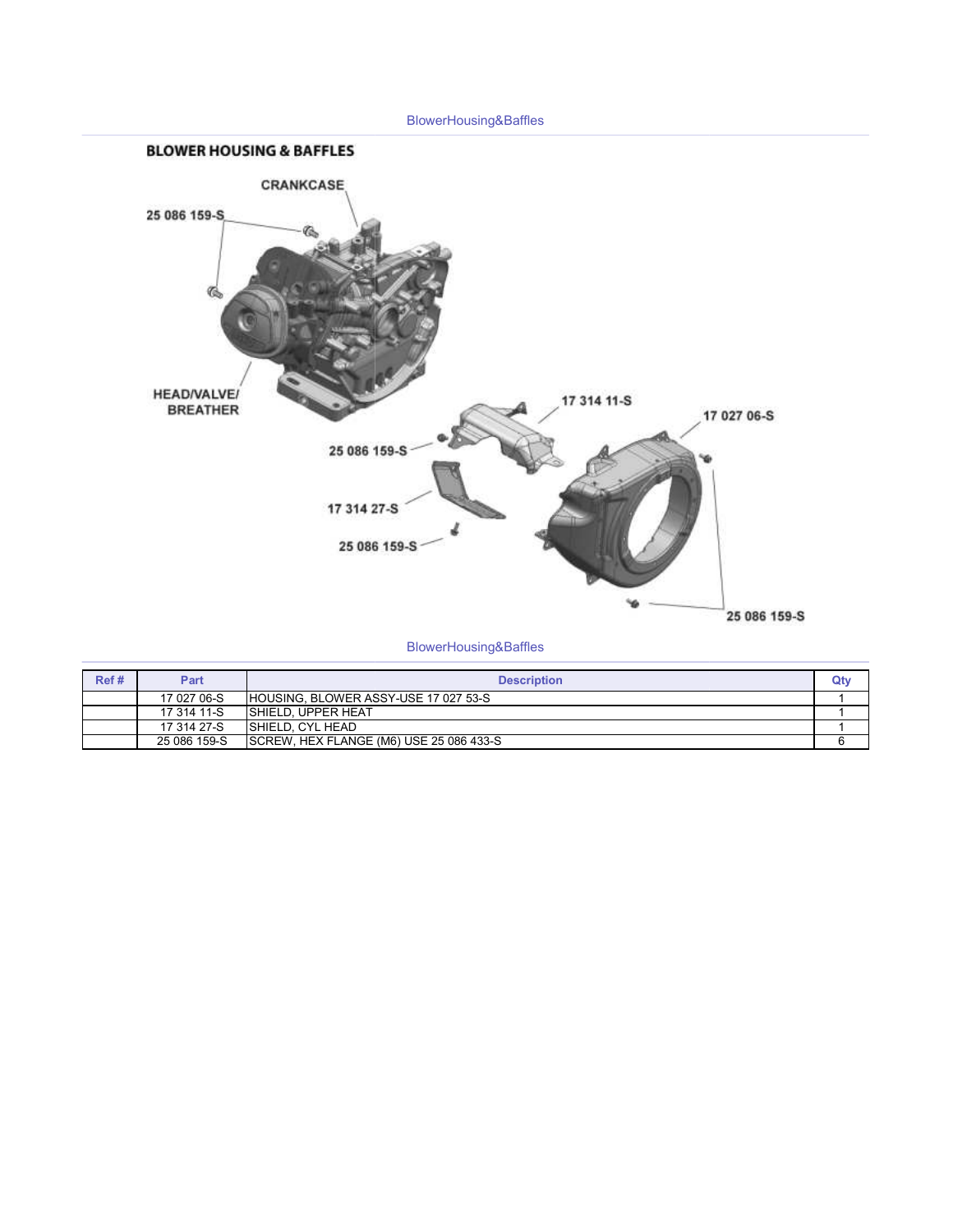

17 067 06-S

**Crankcase** 

| Ref# | Part        | <b>Description</b>            | Qty            |
|------|-------------|-------------------------------|----------------|
|      |             | <b>CRANKCASE</b>              |                |
|      | 17 030 09-S | <b>BEARING, BALANCE SHAFT</b> |                |
|      | 17468 14-S  | <b>WASHER, FLAT</b>           | 2              |
|      | 14 154 01-S | CLIP, GOVERNOR SHAFT          | $\overline{2}$ |
|      | 17 468 17-S | <b>WASHER, DRAIN PLUG</b>     | $\overline{2}$ |
|      | 17 139 05-S | KIT, DRAIN PLUG               | $\overline{2}$ |
|      | 17 032 16-S | <b>SEAL, RADIAL SHAFT</b>     |                |
|      | 17 874 04-S | <b>KIT. PISTON</b>            |                |
|      |             | (INCLUDES 14 018 03-S)        |                |
|      | 14 018 03-S | <b>RETAINER, PISTON PIN</b>   | $\overline{2}$ |
|      | 17 067 06-S | ROD, CONNECTING ASSY          |                |
|      | 17 380 16-S | PIN, DOWEL CYL HEAD           | $\overline{2}$ |
|      | 17 144 07-S | SHAFT, GOVERNOR CROSS         |                |
|      | 17 380 21-S | PIN. DOWEL                    | 2              |
|      | 17 010 19-S | <b>CAMSHAFT ASSY</b>          |                |
|      | 17 108 02-S | <b>RING SET</b>               |                |
|      | 17 313 13-S | <b>GROMMET, CRANKCASE</b>     |                |
|      | 17 144 13-S | SHAFT, BALANCE                |                |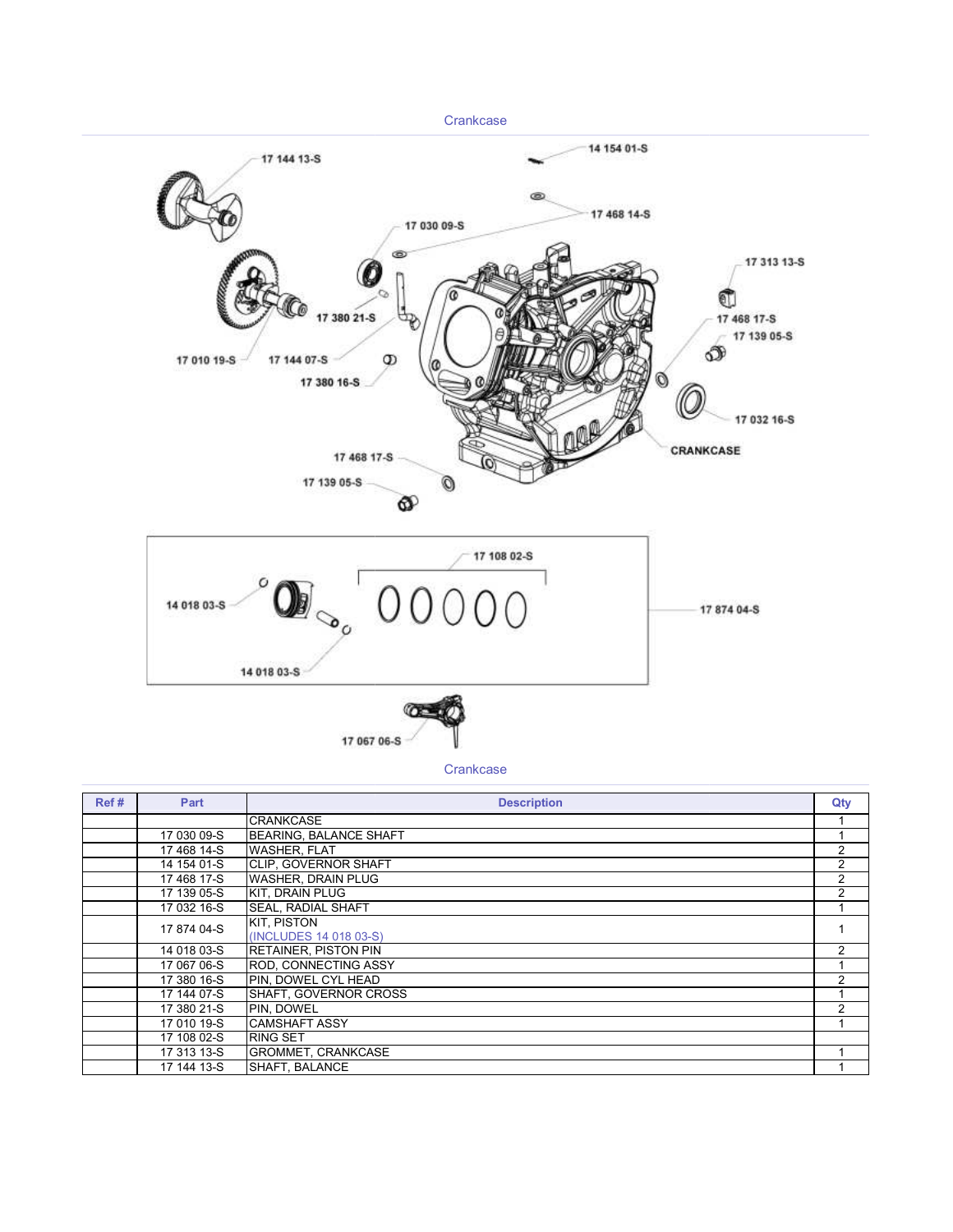# **CRANKSHAFT**



**Crankshaft** 

| Ref# | Part        | <b>Description</b>       | nħ<br><b>AMENT</b> |
|------|-------------|--------------------------|--------------------|
|      | 14 340 01-S | <b>FLYWHEEL</b><br>IKEY. |                    |
|      | 17 014 74-S | <b>CRANKSHAFT ASSY</b>   |                    |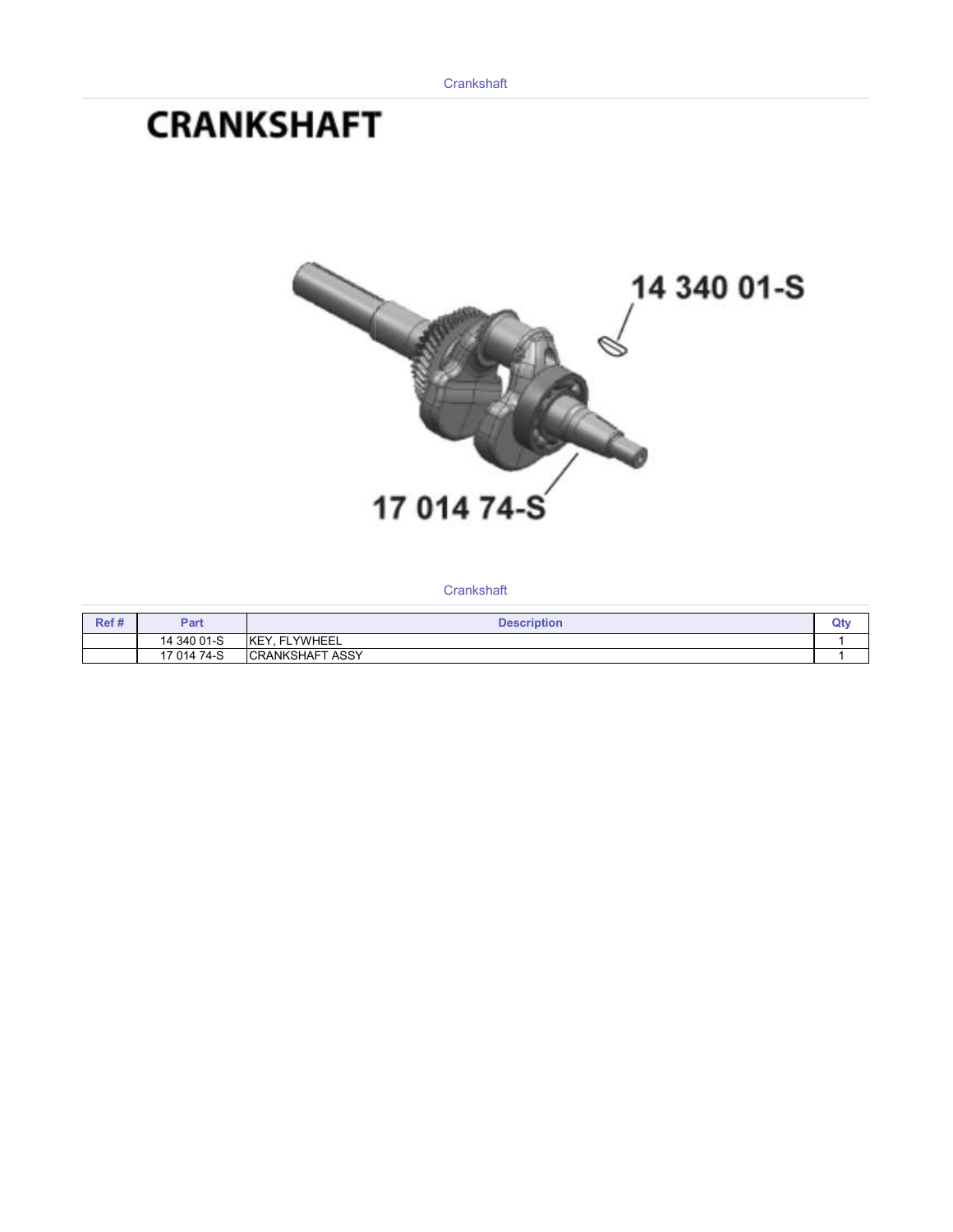## **ENGINE CONTROLS**



**EngineControls** 

| Ref# | Part         | <b>Description</b>                      | Qty |
|------|--------------|-----------------------------------------|-----|
|      | 14 100 09-S  | NUT. HEX FLANGE LOCK (M6)               |     |
|      | 17 468 22-S  | WASHER, CONTROL LEVER - USE 17 468 34-S |     |
|      | 25 468 17-S  | <b>WASHER, SPRING</b>                   |     |
|      | 25 086 223-S | SCREW, M6 X18                           |     |
|      | 17 072 11-S  | <b>STUD. CONTROL LEVER</b>              |     |
|      | 25 468 15-S  | WASHER, NYLON CONTROL LEVER             |     |
|      | 17 468 19-S  | <b>WASHER, FLAT</b>                     |     |
|      | 25 086 242-S | <b>SCREW. SPEED ADJUSTING</b>           | 2   |
|      | 17 089 36-S  | <b>SPRING. COMPRESSION</b>              |     |
|      | 17 089 11-S  | <b>SPRING, GOVERNOR</b>                 |     |
|      | 17 090 10-S  | <b>KIT. GOVERNOR LEVER</b>              |     |
|      | M-641060-S   | NUT. FLG M6X1.0                         |     |
|      | 25 086 166-S | SCREW, RECTANGLE HEAD (M6)              | っ   |
|      | 17 079 02-S  | LINKAGE. GOVERNOR                       |     |
|      | 17 089 59-S  | <b>SPRING. LINKAGE</b>                  |     |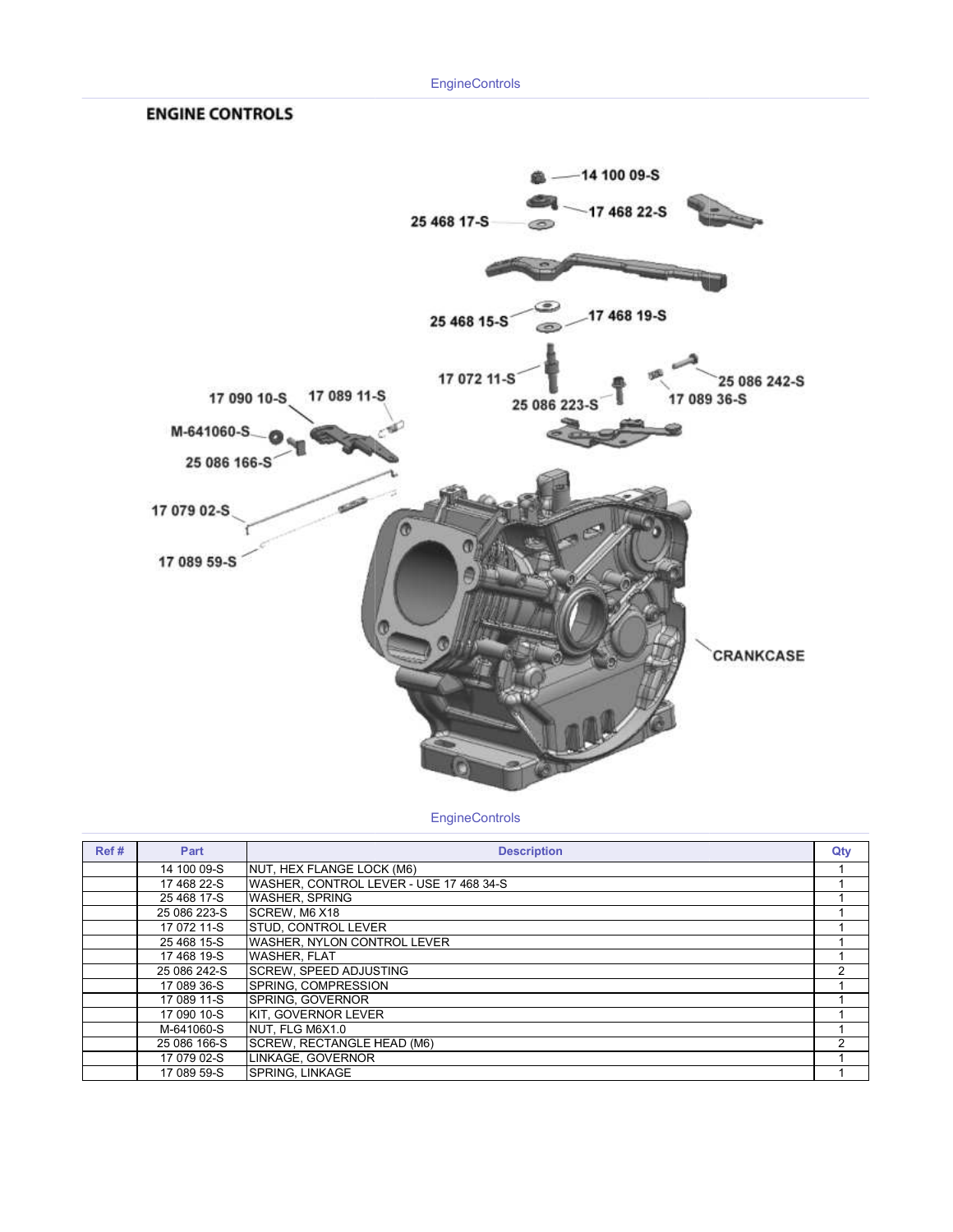

Exhaust

| Ref# | Part         | <b>Description</b>                                                 | Qty |
|------|--------------|--------------------------------------------------------------------|-----|
|      | 17 068 28-S  | KIT, MUFFLER - (#1706867S)<br>(INCLUDES 17 533 08-S, 25 086 190-S) |     |
|      | 17 041 29-S  | <b>GASKET, MUFFLER</b>                                             |     |
|      | 25 086 190-S | <b>ISCREW. SPARK ARRESTOR</b>                                      |     |
|      | 25 086 185-S | <b>ISCREW. M6 X 8 HEX FLANGE HEAD</b>                              |     |
|      | 25 086 241-S | <b>SCREW. M8 X 55</b>                                              |     |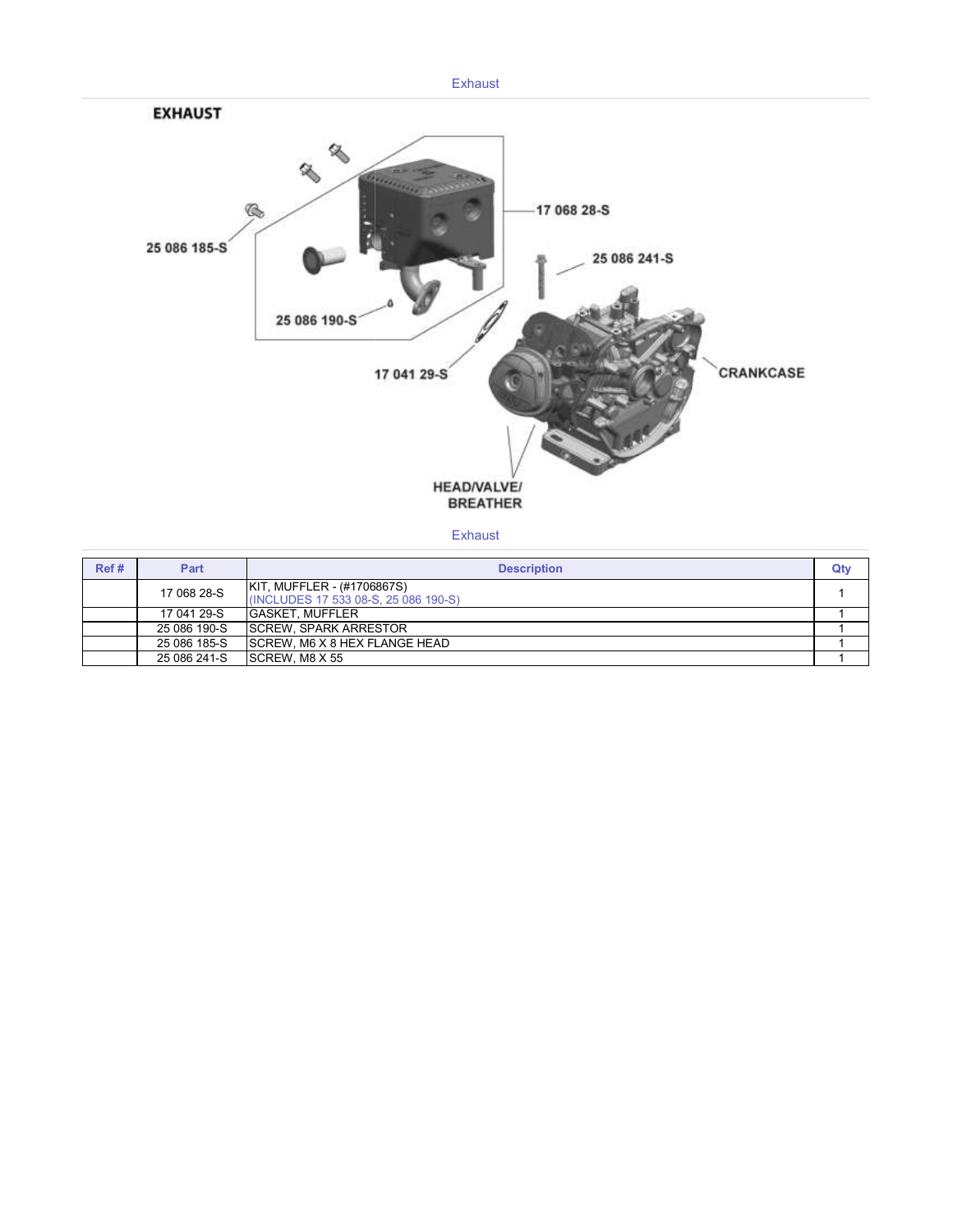

Fuel System

| Ref# | Part         | <b>Description</b>                                   | Qty            |
|------|--------------|------------------------------------------------------|----------------|
|      | 17 173 25-S  | <b>CAP. FUEL TANK</b>                                |                |
|      | 17 050 20-S  | <b>FUEL FILTER TANK</b>                              |                |
|      | 25 086 224-S | SCREW, M8 X 20                                       | 4              |
|      | 17 126 58-S  | <b>BRACKET, FUEL SUPPORT ASSY</b>                    |                |
|      | 17 294 05-S  | <b>FITTING, FUEL ASSY</b>                            |                |
|      | 17 154 08-S  | CLIP. FUEL HOSE                                      |                |
|      | 25 111 40-S  | LINE, FUEL (10"-CUT TO LENGTH)                       |                |
|      | 17 853 05-S  | KIT. CARBURETOR                                      |                |
|      |              | (INCLUDES 17 041 03-S) (FOR SERVICE USE 14 757 01-S) |                |
|      | 17 072 10-S  | STUD, CARBURETOR                                     | $\overline{2}$ |
|      | 17 126 13-S  | BRACKET, FUEL SUPPORT-USE 17 126 159-S               |                |
|      | M-851016-S   | SCREW. FLG 8X1.25X16                                 |                |
|      | 25 086 223-S | SCREW, M6 X18                                        |                |
|      | 14 237 01-S  | <b>CLAMP, FUEL LINE</b>                              | $\mathcal{P}$  |
|      | M-841080-S   | NUT. FLG M8X1.25                                     | 2              |
|      | 17 090 08-S  | LEVER. CHOKE                                         |                |
|      | 17 090 07-S  | LEVER, FUEL SHUTOFF                                  |                |
|      | 17 065 54-S  | <b>TANK, FUEL ASSY</b>                               |                |
|      | 17 041 24-S  | KIT, INTAKE GASKETS                                  |                |
|      | 17 168 03-S  | <b>KIT. INSULATOR</b>                                |                |
|      | 17 041 37-S  | <b>GASKET, AIR CLEANER</b>                           |                |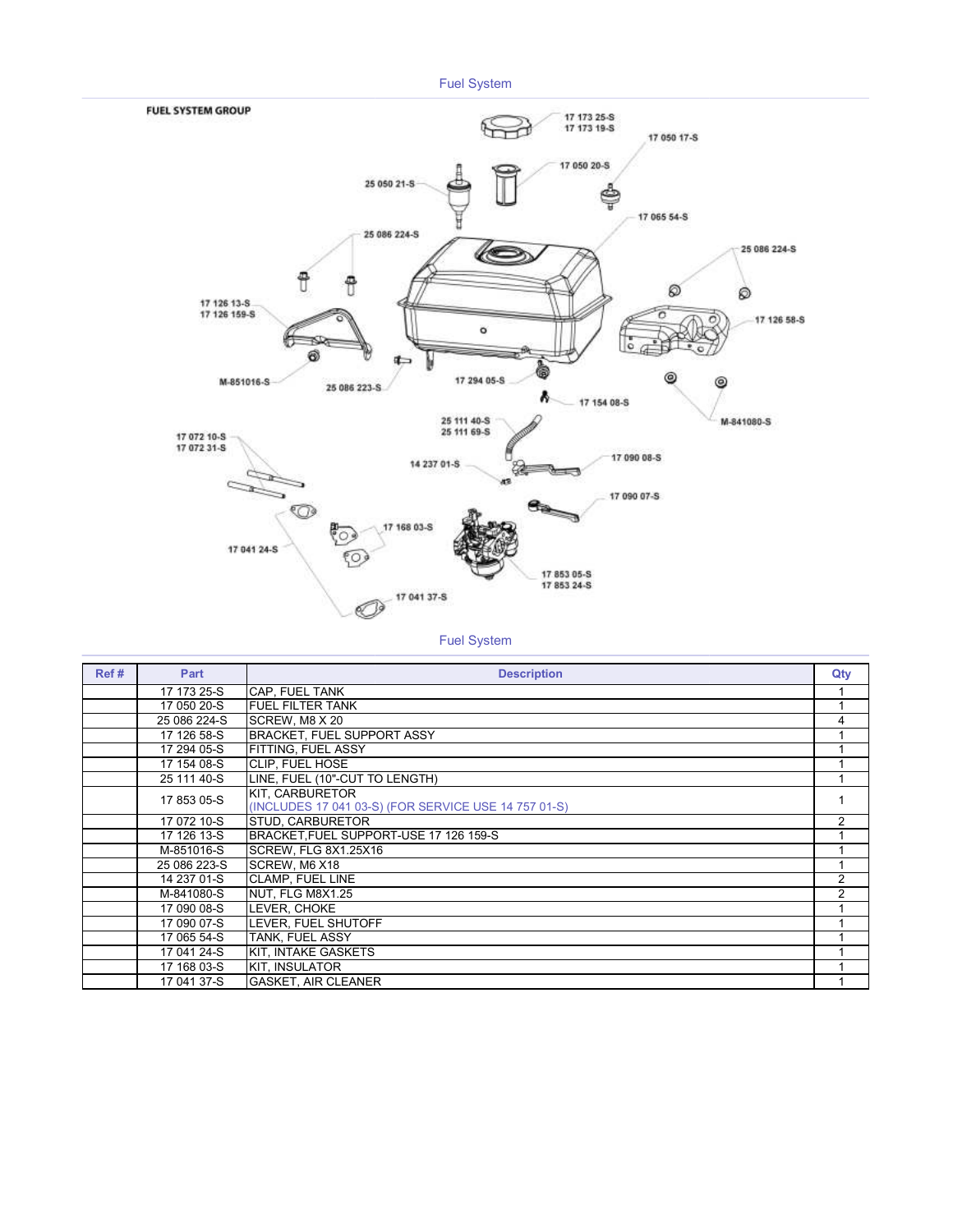Head/Valve/Breather



### Head/Valve/Breather

| Ref# | Part         | <b>Description</b>                                                                                                                                     | Qty            |
|------|--------------|--------------------------------------------------------------------------------------------------------------------------------------------------------|----------------|
|      | 17 318 02-S  | KIT, CYL HEAD<br>(INCLUDES 25 086 240-S)                                                                                                               |                |
|      | 17 096 15-S  | KIT, VALVE COVER ASSY<br>(INCLUDES 17 041 52-S, 17 096 15-S, 17 468 09-S)                                                                              |                |
|      | 17 468 09-S  | WASHER, ASSY VALVE COVER                                                                                                                               |                |
|      | 17 123 90-S  | TUBE, BREATHER                                                                                                                                         |                |
|      | 17 041 52-S  | <b>GASKET, VALVE COVER</b>                                                                                                                             |                |
|      | 25 086 310-S | SCREW, VALVE COVER SEAL ASSY                                                                                                                           |                |
|      | 20 086 02-S  | SCREW, CYL HEAD (M10 X 80)                                                                                                                             | 4              |
|      | 17 017 06-S  | VALVE, INTAKE                                                                                                                                          |                |
|      | 17 016 03-S  | VALVE, EXHAUST                                                                                                                                         |                |
|      | 17 032 25-S  | SEAL, VALVE STEM                                                                                                                                       | 2              |
|      | 17 089 52-S  | SPRING, VALVE                                                                                                                                          | 2              |
|      | 17 018 08-S  | <b>RETAINER, VALVE SPRING</b>                                                                                                                          | $\overline{2}$ |
|      | 17 351 03-S  | LIFTER, VALVE                                                                                                                                          | $\overline{2}$ |
|      | 1741106-S    | <b>PUSH ROD</b>                                                                                                                                        | $\overline{2}$ |
|      | 17 146 09-S  | PLATE, PUSHROD GUIDE                                                                                                                                   | $\mathbf 1$    |
|      | 14 072 02-S  | STUD. ROCKER ARM                                                                                                                                       | 2              |
|      | 17 186 05-S  | ARM, ROCKER                                                                                                                                            | $\overline{2}$ |
|      | 14 599 01-S  | PIVOT, ROCKER ARM                                                                                                                                      | $\overline{2}$ |
|      | 14 100 01-S  | NUT, HEX JAM                                                                                                                                           | $\mathfrak{p}$ |
|      | 17 041 24-S  | KIT. INTAKE GASKETS<br>NOT ILLUSTRATED (INCLUDES AIR CLEANER BASE GASKET, INSULATOR TO CYLINDER HEAD<br><b>GASKET, CARBURETOR TO INSULATOR GASKET)</b> | $\mathcal{P}$  |
|      | 17 168 03-S  | <b>KIT. INSULATOR</b><br><b>NOT ILLUSTRATED</b>                                                                                                        |                |
|      | 17 072 10-S  | STUD. CARBURETOR<br><b>NOT ILLUSTRATED</b>                                                                                                             | $\mathcal{P}$  |
|      |              | <b>KIT HEAD GASKET</b>                                                                                                                                 |                |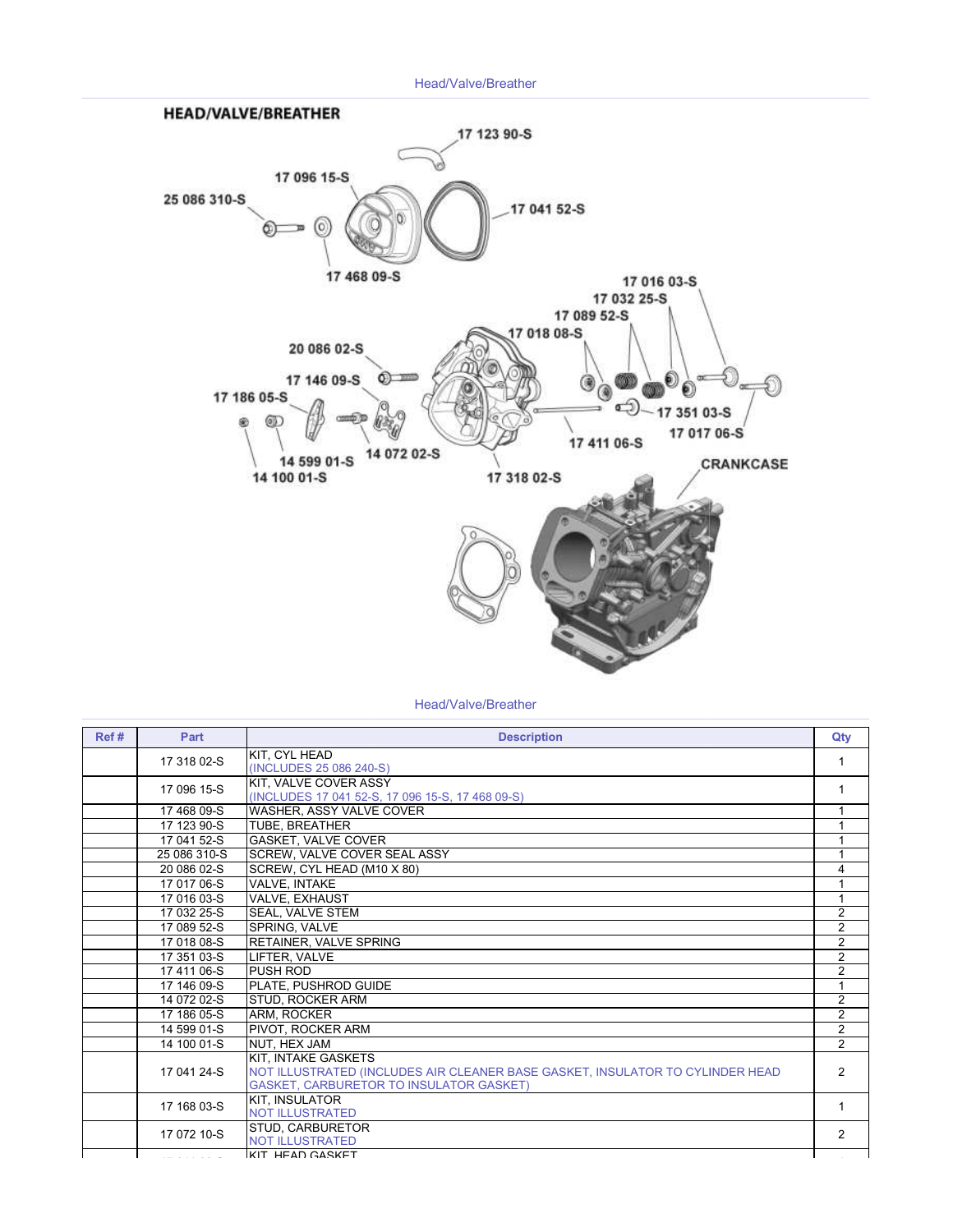### Ignition/Electrical

### **IGNITION/ELECTRICAL**



Ignition/Electrical

| Ref# | Part         | <b>Description</b>                   | Qty |
|------|--------------|--------------------------------------|-----|
|      | 17 099 06-S  | SWITCH, ON/OFF - USE 17 099 24-S     |     |
|      | 17 154 09-S  | <b>CLIP, WIRE HARNESS</b>            |     |
|      | 17 518 03-S  | LEAD, OPTIONAL EQUIPMENT             |     |
|      | 17 518 06-S  | LEAD, GROUND TO KILL                 |     |
|      | 17 025 03-S  | FLYWHEEL ASSY, CAST IRON (RECOIL)    |     |
|      | 12 132 02-S  | SPARK PLUG (STD)                     |     |
|      | 17 157 03-S  | FAN. FLYWHEEL                        |     |
|      | 17 109 02-S  | CUP, STARTER DRIVE - USE 17 109 07-S |     |
|      | 17 100 24-S  | <b>INUT. FLYWHEEL</b>                |     |
|      | 25 086 186-S | SCREW. M6 X 25                       | 2   |
|      | 17 584 02-S  | <b>IMODULE, SPARK PLUG ASSY</b>      |     |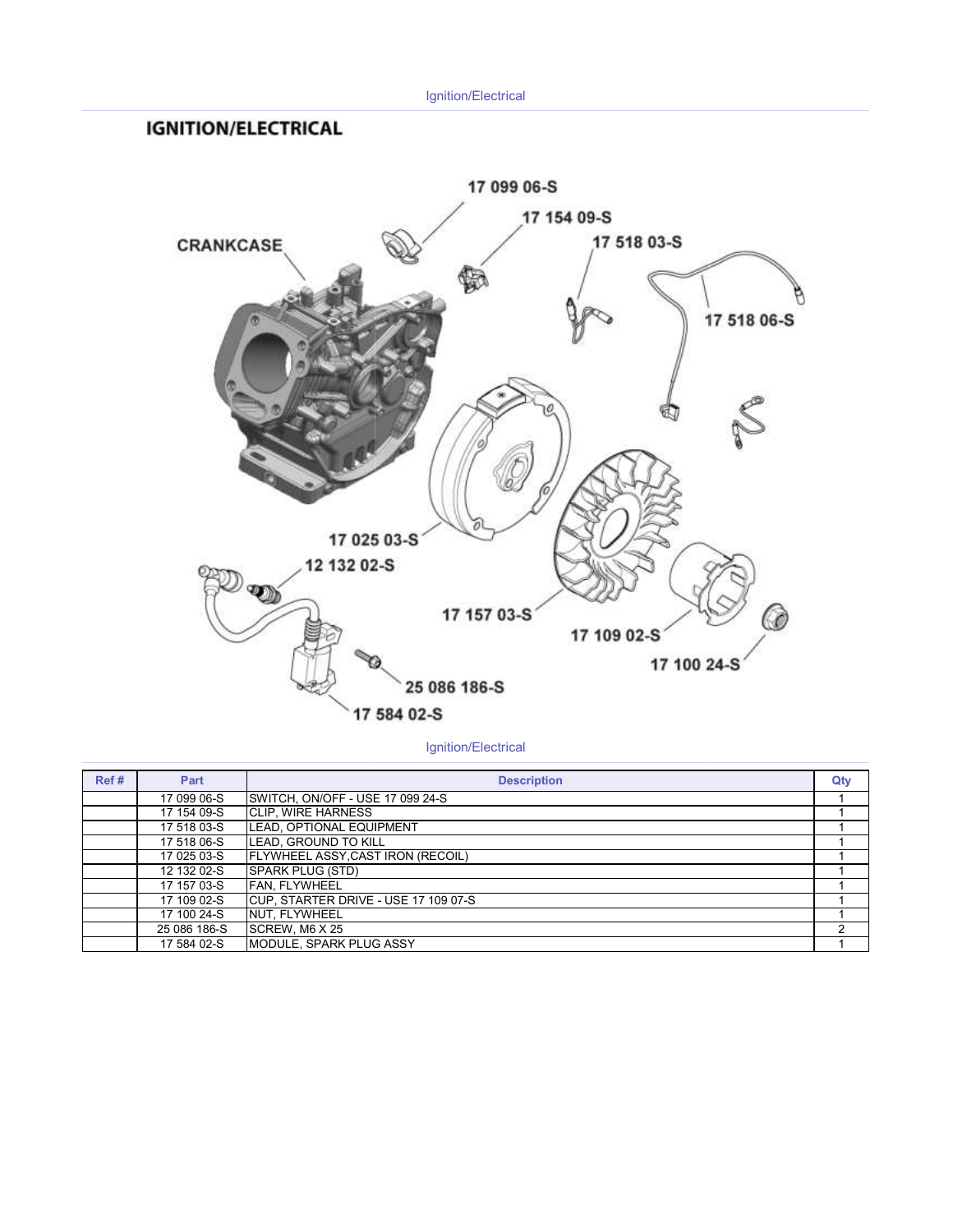

Oil Pan/Lubrication

| Ref# | Part         | <b>Description</b>                                | Qty |
|------|--------------|---------------------------------------------------|-----|
|      | 17 032 05-S  | OIL SEAL - USE 17 038 08-S                        | 2   |
|      | 17 173 26-S  | ICAP ASSY. OIL FILL                               |     |
|      | 17 310 05-S  | <b>GOVERNOR, ASSY</b>                             |     |
|      | 25 086 244-S | <b>SCREW, HEX/PHILLIPS M5</b>                     |     |
|      | 17 526 04-S  | CONTROL, OIL ALERT UNIT                           |     |
|      | 17 099 05-S  | SWITCH, OIL SENSOR ASSY                           |     |
|      | 25 086 223-S | SCREW. M6 X18                                     |     |
|      | 17 030 09-S  | BEARING, BALANCE SHAFT                            |     |
|      | 17 041 20-S  | <b>GASKET, CLOSURE PLATE</b>                      |     |
|      | 17 038 08-S  | <b>IDIPSTICK ASSY</b>                             |     |
|      | 17 032 16-S  | <b>SEAL. RADIAL SHAFT</b>                         |     |
|      | 17 009 37-S  | KIT, CLOSURE PLATE ASSY<br><b>NOT ILLUSTRATED</b> |     |